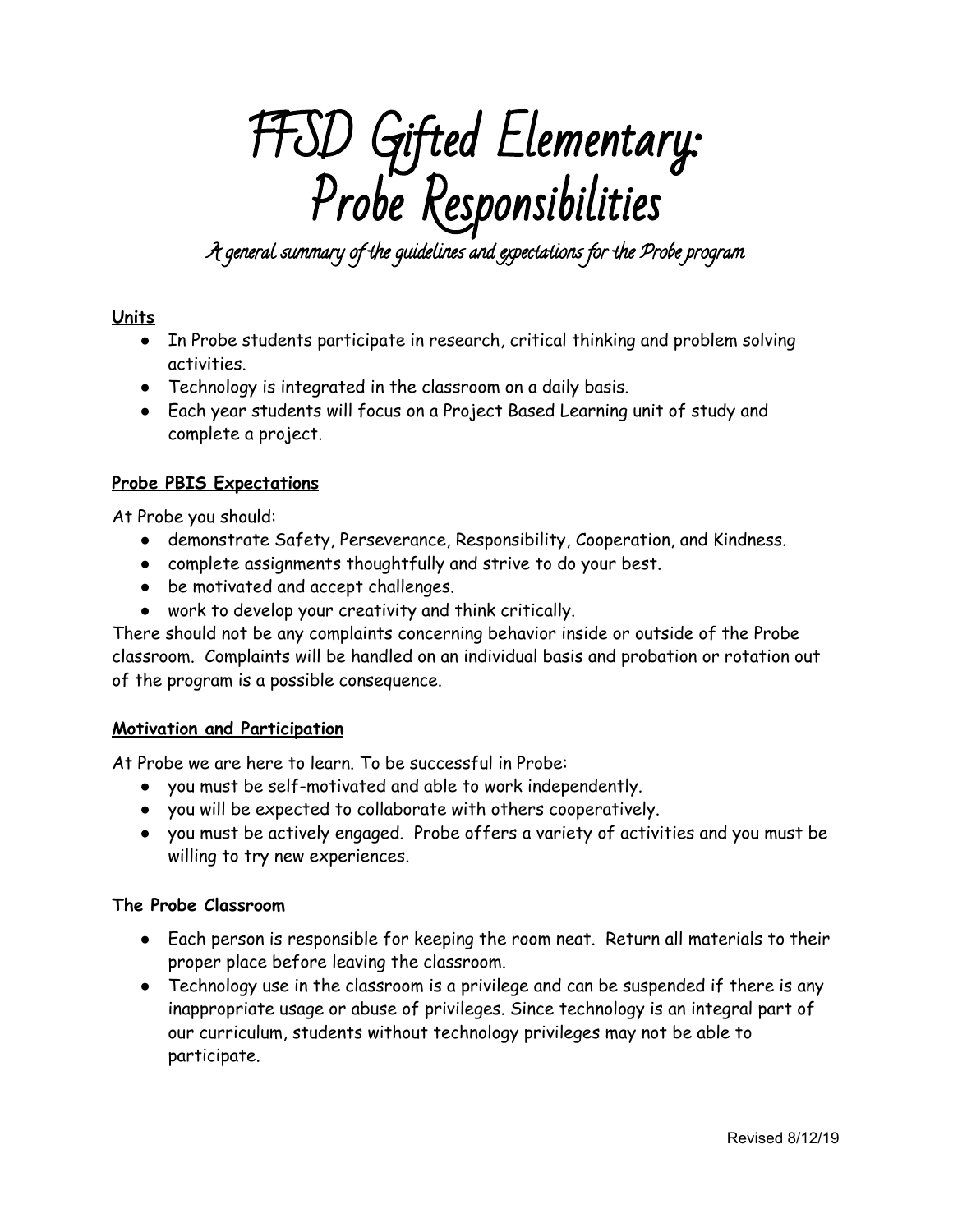## **Grade Point Average (G.P.A.)**

● Probe expectations are that students will maintain a 3.0 or higher G.P.A. with no D's or F's in their traditional classes at their home school. It is important that Probe activities enhance rather than interfere with the Ferguson-Florissant curriculum. If your G.P.A. is not maintained, you will be placed on probation. If at the end of the next quarter, your grades do not meet the requirement, you will be rotated out of Probe and attend your regularly scheduled classes. At the end of the school year, your progress will be evaluated to determine your participation in Probe the following school year.

#### **Bus to and from Probe**

- Your best behavior is expected on the bus.
- While on the bus, you will be respectful of the bus driver and students around you.
- You must remain seated and talk quietly on the bus .
- If your bus behavior is unacceptable, you may lose the privilege to ride the bus.

#### **Home School Activities**

- It is important for our students to have as many experiences as possible inside and outside of the classroom. Students should not opt out of a field trip to attend Probe.
- If a student has not earned a reward opportunity at their home school, they should not attend Probe to avoid the consequence.